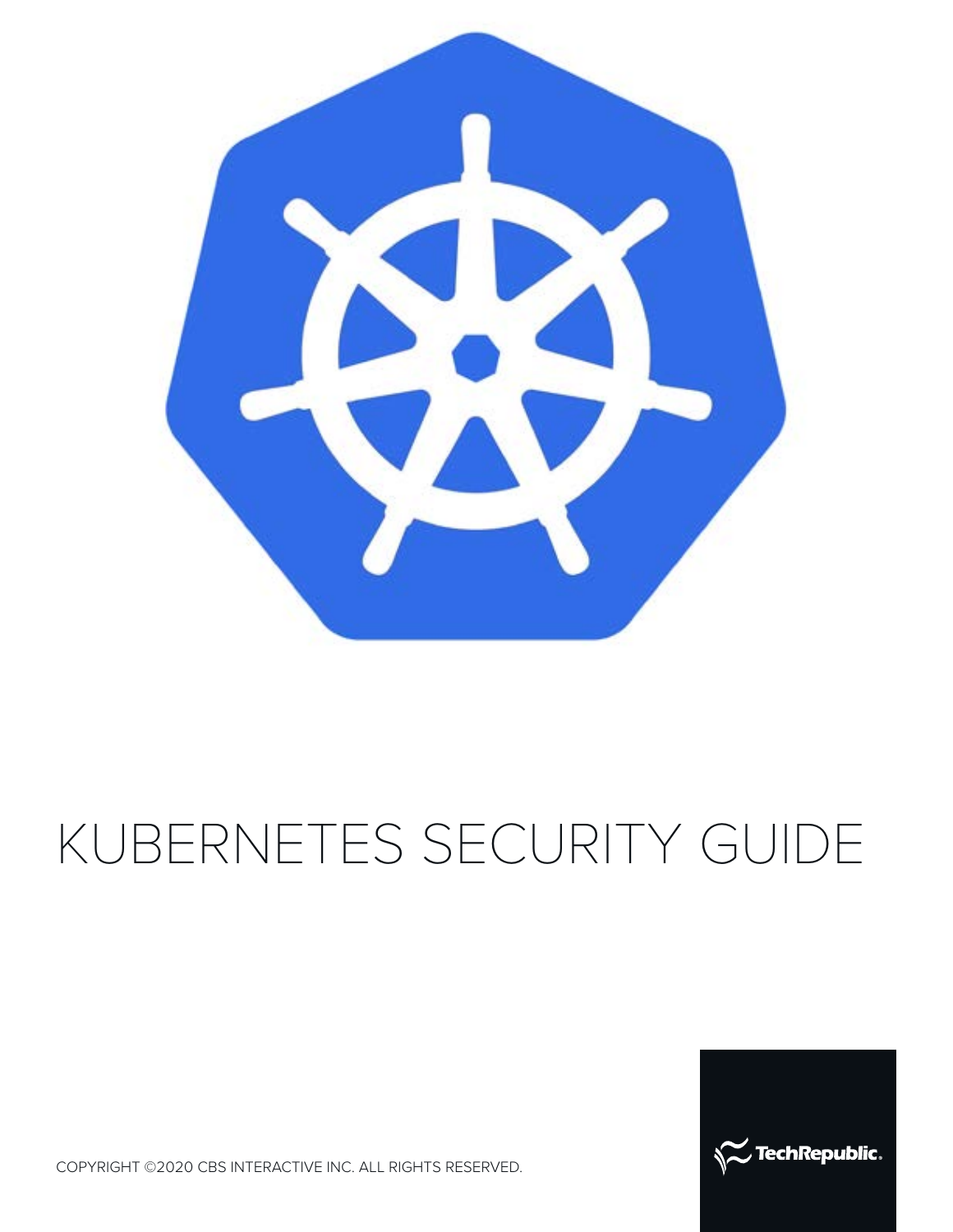# KUBERNETES ROLLOUTS: 5 SECURITY BEST PRACTICES

**If you don't follow these Kubernetes deployments security best practices from Portshift, your containers, their underlying technologies, and your data could be at risk.**

#### BY JACK WALLEN

Within the realm of [Kubernetes](https://www.techrepublic.com/article/kubernetes-the-smart-persons-guide/) (K8s) security, Portshift is one of the many industry leaders; the company focuses on identity-based

workload protection for cloud-native applications. Portshift offers solutions for Kubernetes, Zero Trust security, DevOps, and compliance.

Anyone that has followed Kubernetes and [containers o](https://www.techrepublic.com/article/containers-the-smart-persons-guide/)ver the past few years knows that security has become a central point of failure for this technology. Security issues can arise from nearly any point from container images,



runtime engines, poorly secured networks, etc. So for any business looking to adopt container technology, the importance of security cannot be overstated.

Portshift recently released [a best practices list](https://www.portshift.io/news/portshift-best-practices-kubernetes/) for tackling the security issues surrounding the K8s platform. Let's look at these security tips.

### 1. AUTHORIZATION

Authorization is probably one of the most overlooked issues with Kubernetes. Why? It's not always a simple hurdle to overcome, because you have to deal with authorization on multiple levels. Consider this: You have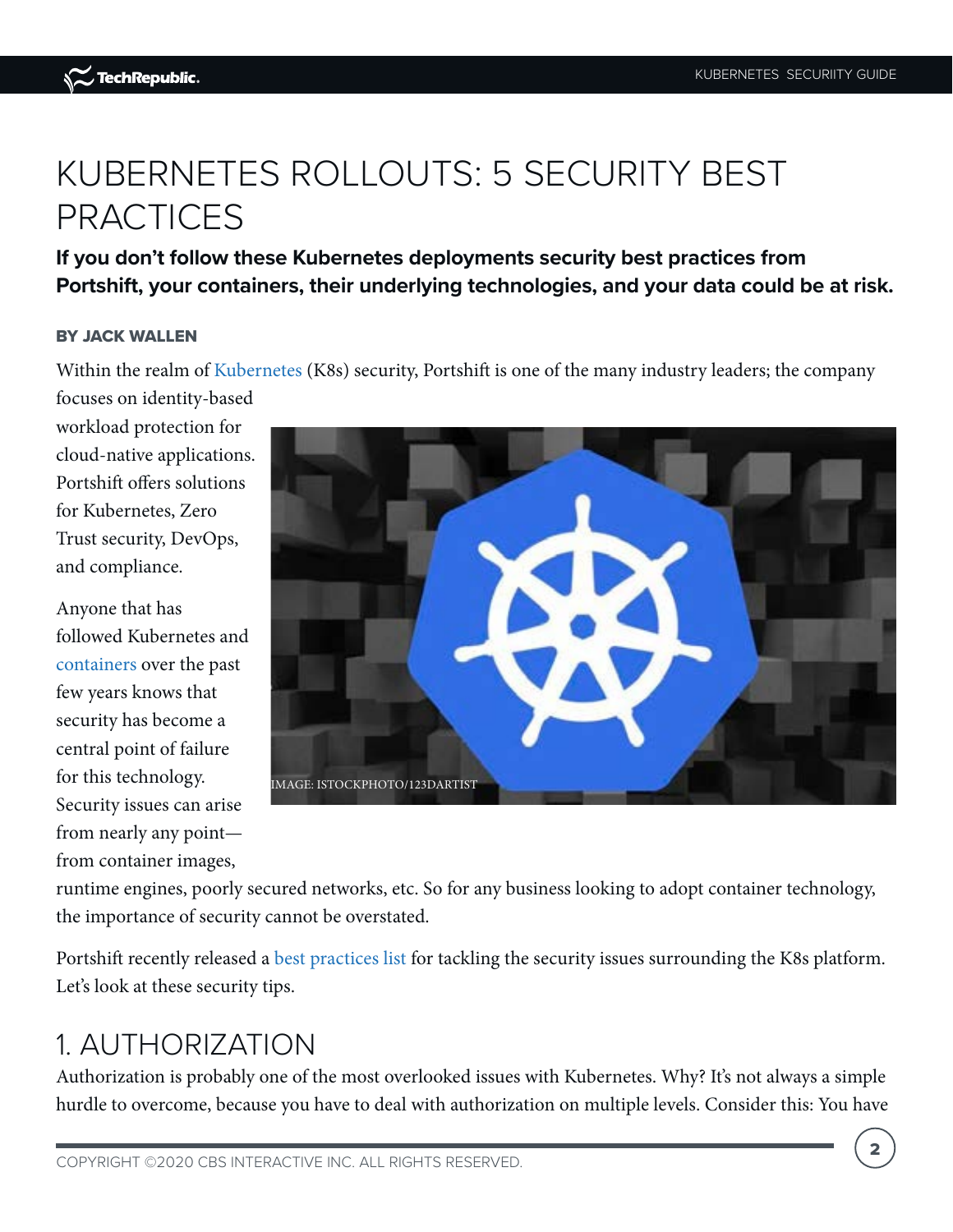authorization from within images, configuration files, third-party applications and services, various developers and/or users… the list of possible authorizations goes on and on. That is why permissions in Kubernetes is handled by role-based access control (RBAC).

This mechanism gives you powerful, fine-grained control over authorization and access. The RBAC API declares four top-level types:

- **Role** can only be used to grant access to resources within a single namespace;
- **ClusterRole** adds cluster-scoped resources, non-resource endpoints, and namespaced resources to the Role type;
- **RoleBinding** grants permissions defined in a role to a user or set of users and
- **ClusterRoleBinding** is the same as RoleBinding, but across a cluster.

It is imperative that every K8s admin understand [RBAC authorization](https://kubernetes.io/docs/reference/access-authn-authz/rbac/). For more information, make sure to read the official RBAC documentation.

The Portshift best practices list also includes the ABAC authorization method, but warns that it does include a few operational constraints.

### 2. POD SECURITY POLICIES

The next best practice is pod security. A pod is an object that contains a set of one or more containers. According to Portshift's best practices, "it is essential to control their deployment configurations. Kubernetes [Pod Security Policies](https://kubernetes.io/docs/concepts/policy/pod-security-policy/) are cluster-level resources that allow users to deploy their pods securely by controlling their privileges, volumes access, and classical Linux security options such as seccomp and SELinux profiles."

**Note:** A Pod Security Policy controls sensitive aspects of your pod specification. The PodSecurityPolicy object defines a set of conditions a pod must achieve in order to be accepted into the system; if the pod cannot achieve such a state, it will not be accepted. Pod Security Policies allow an admin to control such things as:

- Running of privileged containers
- Usage of host namespaces
- Volume type usage
- Host filesystem usage
- Requiring usage of read-only root file system
- User and group container IDs
- Restrict escalation to root privileges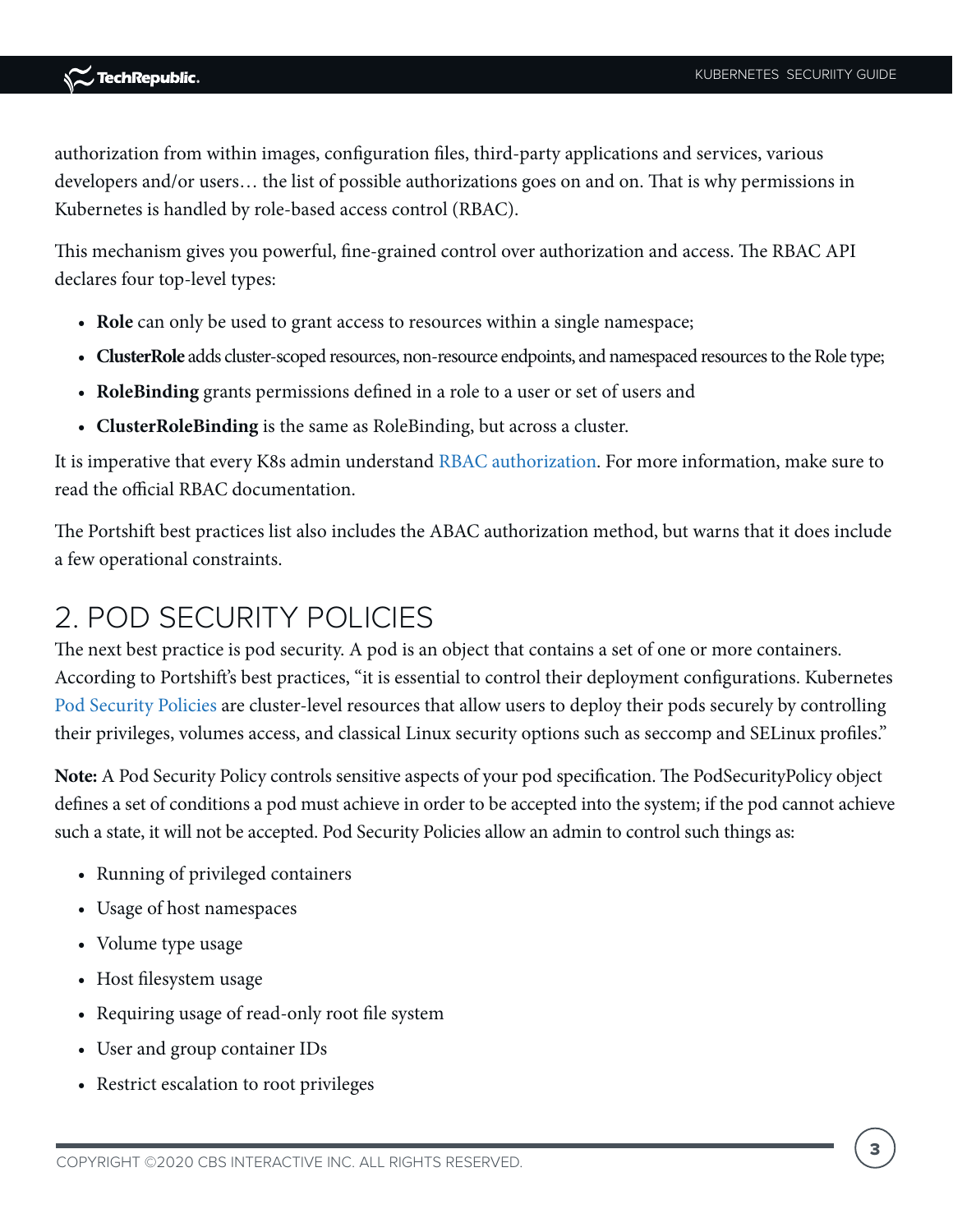These are fairly sensitive aspects to your pods, and you need to pay close attention to not only how you set your Pod Security Policies, but who has access to them.

### 3. SECURE THE PRODUCTION ENVIRONMENT

The security of your Kubernetes deployment is only as sound as the production environment it is deployed from and to; this should go without saying, but it does get overlooked. Portshift says this about the issue:

*"As companies move more deployments into production, that migration increases the volume of vulnerable workloads at runtime. This issue can be overcome by applying the solutions described above, as well as making sure that your organization maintains a healthy DevOps/DevSecOps culture."*

Your production environment must be secure. From your networks to your development environment, including developer desktops, servers, and--as Portshift pointed out--your DevOps culture. If your [devel](https://www.techrepublic.com/article/how-to-become-a-developer-a-cheat-sheet/)[opers](https://www.techrepublic.com/article/how-to-become-a-developer-a-cheat-sheet/) aren't working in a secure environment, the chances increase that your Kubernetes deployments can be compromised.

### 4. SECURING CI/CD PIPELINES

[Continuous Integration/Continuous Delivery \(CI/CD\)](https://www.techrepublic.com/article/what-is-cicd/) allows you to do pre-deployment build-outs, testing, and deployment of workloads; it also enables the automation of many deployment tasks. To make this work, you'll use a number of third-party tools such as [Helm](https://helm.sh/) and [Flagger](https://flagger.app/).

In order for your Kubernetes deployments to enjoy even a modicum of security, you must lock down everything within your CI/CD pipelines. You absolutely must roll in tight security practices into this pipeline and every piece of software or service that touches it; otherwise, according to Portshift, "attackers can gain access when these images are deployed and exploit these vulnerabilities in K8 production environments. Inspecting the code of images and deployment configurations at the CI/CD stage can achieve this purpose."

This particular portion of Kubernetes is where a lot of security can break down. If you're unsure of how a particular tool accesses your CI/CD pipeline and how it handles things like authorization, learn everything you can about it. A single point of failure in your CI/CD pipeline could be catastrophic to the security of your Kubernetes deployments as a whole.

### 5. ADD SERVICE MESH TO THE NETWORK SECURITY LAYER

Network security is crucial to your Kubernetes deployments and should not be overlooked. A service mesh boosts network security by adding a dedicated infrastructure layer to facilitate service-to-service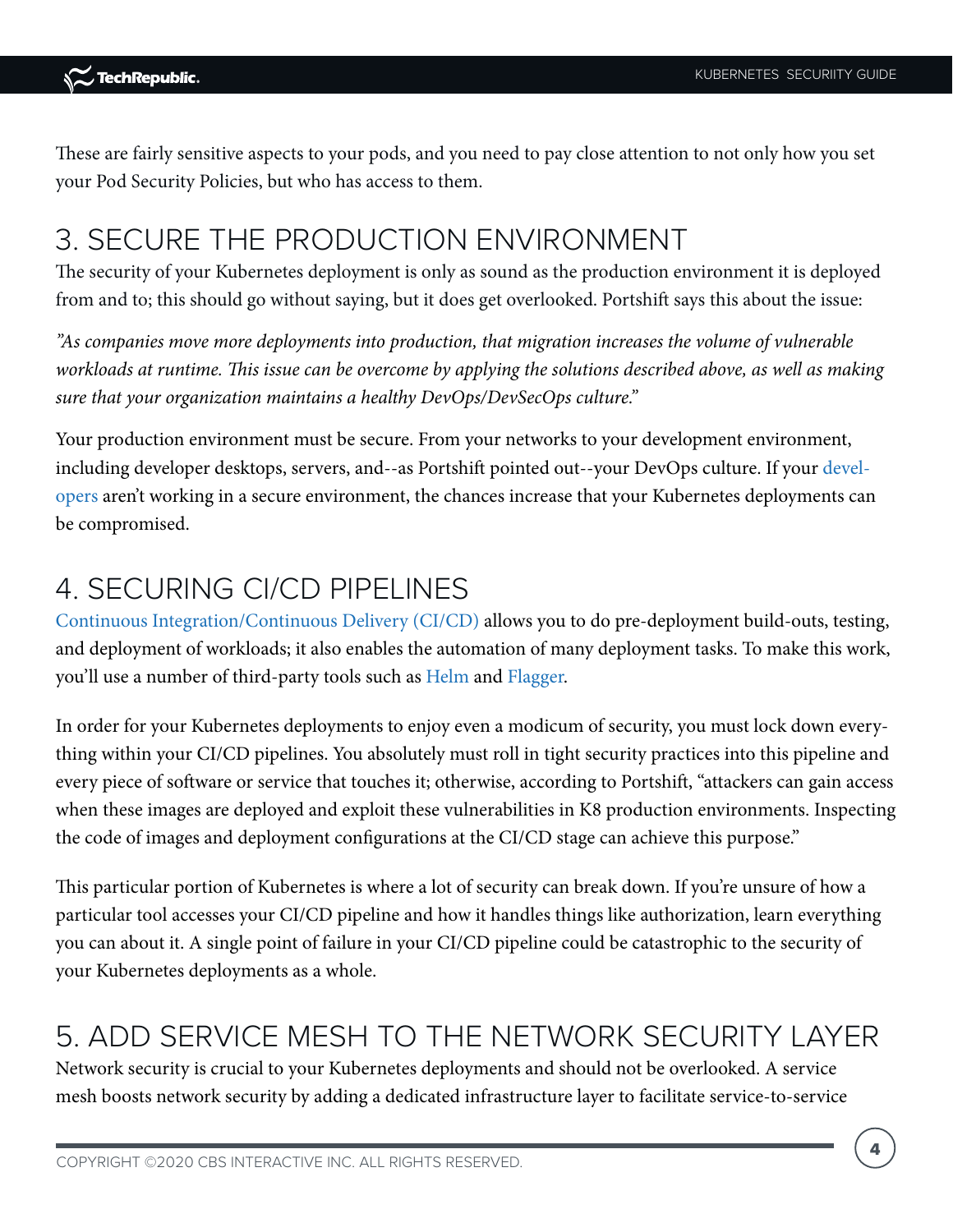



communications between microservices and balances inter-service traffic based on specific policies.

To this issue, Portshift says:

*"It [service mesh] also offers a number of security, reliability, and observability benefits that can help manage cluster traffic and increase network stability that is enhanced by a 'zero-trust' security model."*

[Istio i](https://istio.io/)s currently your best bet for service mesh. Istio helps you to intelligently control the flow of traffic and API calls between services, automatically secure your services through managed authorization, apply policies, and observe what is happening with automatic tracing, monitoring, and logging.

This is yet another layer you are adding to an already complicated fabric of layers, so before you employ the likes of Istio, be sure you understand it.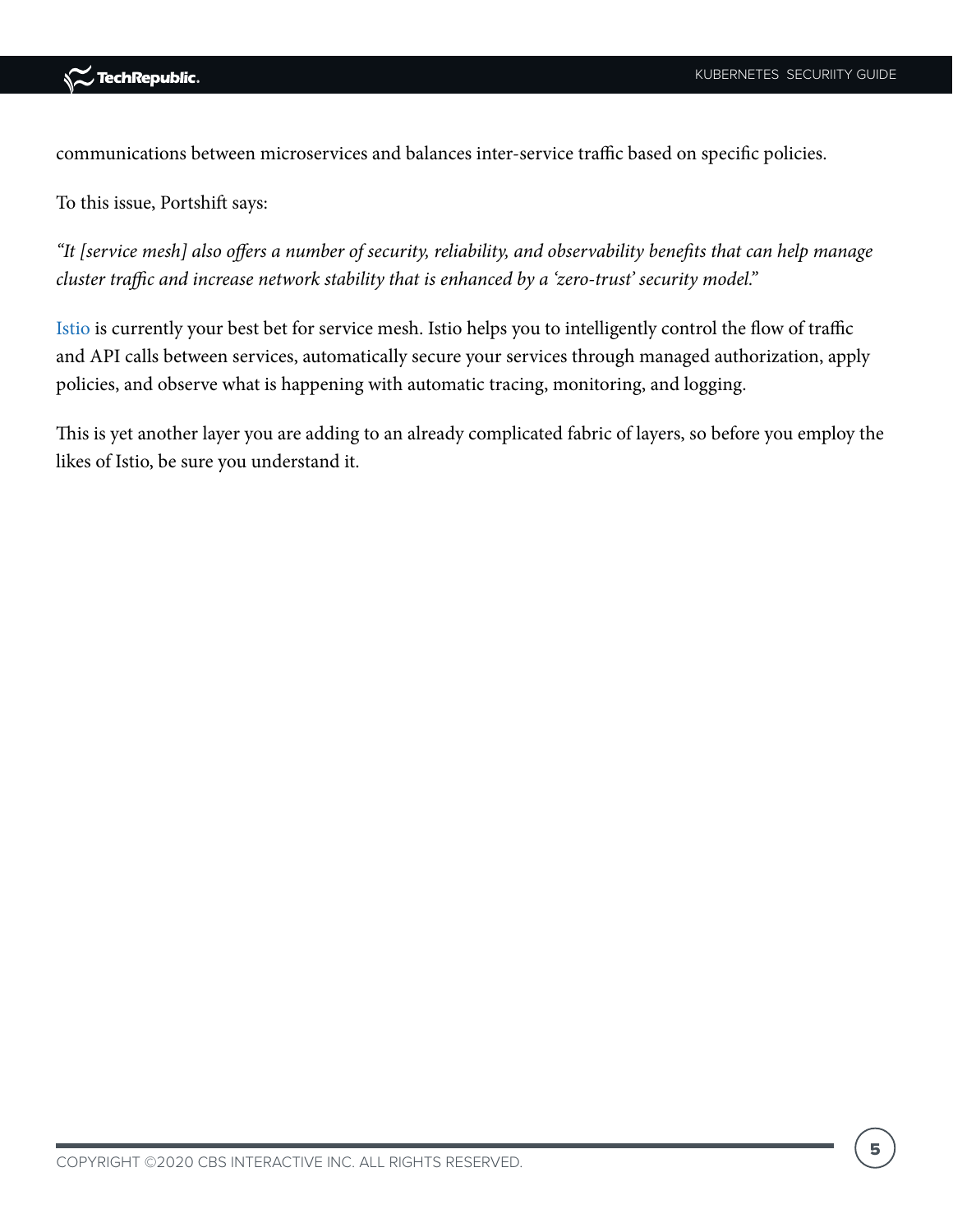# 3 TIPS TO KEEP KUBERNETES SAFE AT SCALE

**As more companies adopt and scale their Kubernetes systems, security has to be a major point of interest.**

#### BY JONATHAN GREIG

Kubernetes containers are now highly prevalent in multi-cloud environments and are being deployed widely across a variety of industries. In a survey last year, vice president of product marketing for Sumo Logic Kalyan Ramanathan wrote that the [open-source container operating system](https://www.techrepublic.com/article/multicloud-is-the-fastest-growing-modern-infrastructure/) was "dramatically reshaping the future of the modern application stack."

KubeCon 2019, a Kubernetes conference in November 2019, drew more than 12,000 people, and about 400 attendees reported that their company planned to run at least 50 clusters in production in the next six months.

But with the expansion of adoption have come security concerns, which reared their heads throughout 2019 in a series of security flaw vulnerabilities discoveries. The first was [found at the end of](https://www.zdnet.com/article/kubernetes-first-major-security-hole-discovered/)  [2018](https://www.zdnet.com/article/kubernetes-first-major-security-hole-discovered/) and involved a privilege escalation flaw that allowed any user to establish a



connection through the Kubernetes application programming interface server to a backend server.

Many companies, like Capital One and Walmart, used the conference to advertise their goals and meet with experts while hunting for Kubernetes-trained talent. [Kamesh Pemmaraju](https://platform9.com/blog/author/kamesh/), head of product marketing a Platform9, said [the number of clusters and nodes being used were increasing,](https://www.techrepublic.com/article/kubecon-highlights-huge-growth-in-the-adoption-of-kubernetes/) with some respondents telling Platform9 that their company was running hundreds of nodes in only one or two clusters. The survey also highlighted the fact that many companies are running Kubernetes on both on-premises and public cloud infrastructure.

NeuVector CTO Gary Duan and Platform9's co-founder and CTO Roopak Parikh spoke to TechRepublic about three ways to leverage Kubernetes' security capabilities at scale.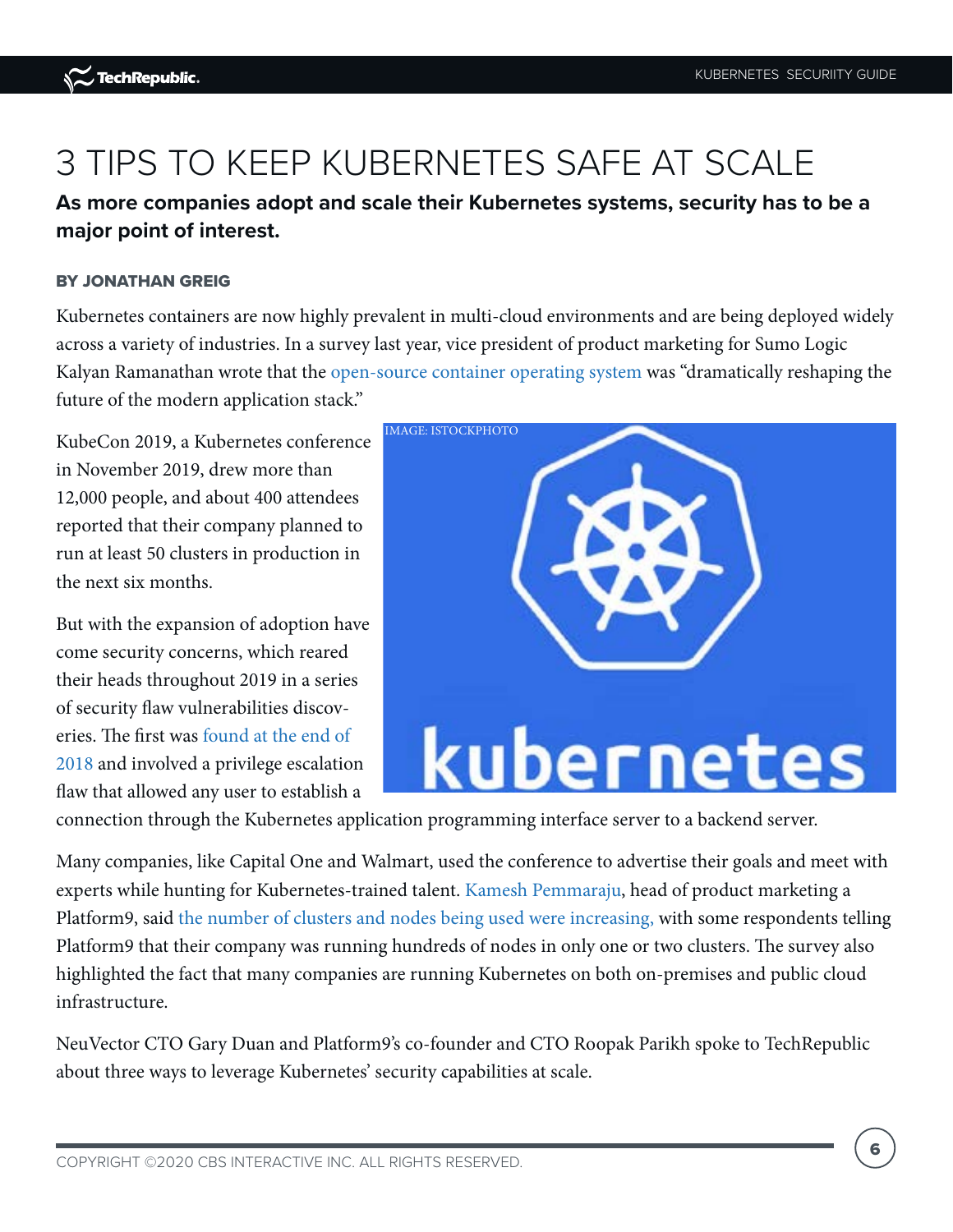"Kubernetes has some basic security features--primarily around securing its own infrastructure. These include role-based access controls (RBACs), secrets management, and pod security policies (which are more focused on resource management)," Duan said.

"However, Kubernetes should not be deployed in business-critical environments or for applications that manage sensitive data without dedicated container security tools. As we've seen in the past year, the Kubernetes system's containers themselves--such as the critical api server--can have vulnerabilities that enable an attacker to bring down the orchestration infrastructure itself," he added.

### 1. ROLE-BASED ACCESS CONTROL

Parikh said his team at Platform9 is seeing a lot more production applications than last year and a lot more data or other applications being deployed on Kubernetes. Companies should look at Kubernetes as a complex distributed system made up of multiple components that need every layer secured when put into production.

"At the application level, we highly recommend putting in network policies and connecting Kubernetes clusters to an authentication provider that's within the enterprise, so at a directory or one login. A lot of times what we have seen is, you can secure all your systems all you want, but it's also important to secure the keys, as in the passwords you use, with multi-factor authentication and use certificates to make sure people cannot get in through those easy doors," Parikh said in an interview.

"As always, security is about multiple layers. There is role-based access control, network policies and a few others. When your applications are running, how and where are you storing some of the secrets? If your application needs access to a database, the application needs to connect to the database using some credentials for where you are storing it."

Kubernetes operators should make sure users have the correct roles and assign users to different spaces so that specific users are associated with specific applications. These roles would also be scalable as systems are deployed and upgraded, Parikh added.

In general, each application in a cluster should be segregated or isolated so that the person in charge can decide what users can see different parts of the system.

Duan noted that a layered security approach was best for in-depth defense. Cloud-native security tools should be deployed to secure the entire lifecycle, from the CI/CD pipeline to run-time, because traditional security tools don't work in Kubernetes environments, Duan said.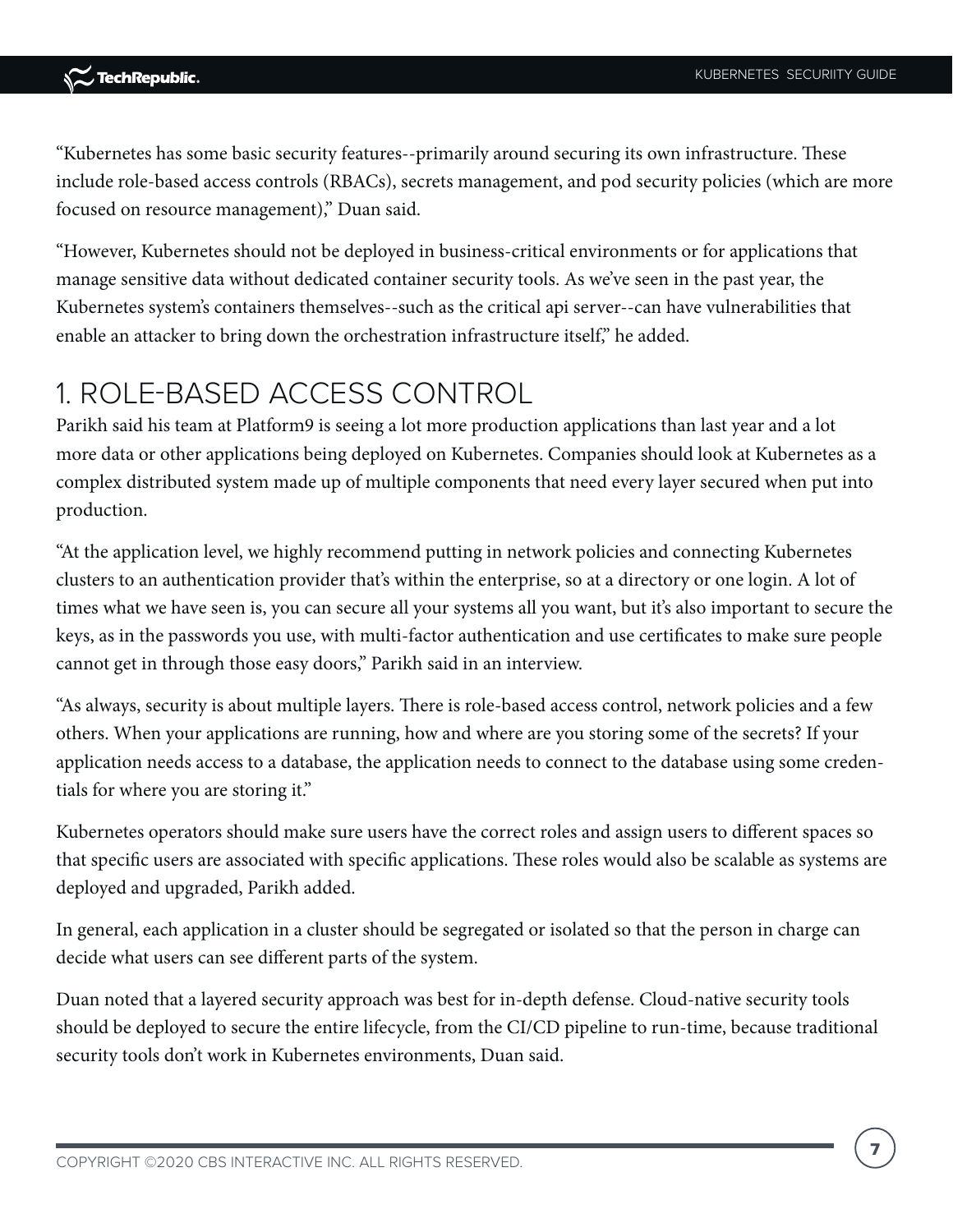"This starts with vulnerability scanning during build and in registries, and then carries on into production. True defense in depth is not possible without deep network visibility and protection, such as with a Layer 7 container firewall. Such a container-focused firewall will be able to detect and prevent network based attacks, probes, scanning, breakouts, and lateral movement between containers using container micro-segmentation techniques," Duan said, adding that as companies expand their deployments, they face the management headache of managing and securing dozens or even hundreds or separate Kubernetes cluster, with some across public and private clouds.

Having global multi-cluster management with federated global security policies enforced centrally becomes a critical issue, he said.

"Layering a service mesh such as [Istio o](https://istio.io/)r [Linkerd o](https://linkerd.io/)n top of Kubernetes can also improve security by encrypting pod-to-pod communications. Service meshes have other benefits that DevOps teams are excited about. But again, this introduces additional attack surfaces into the infrastructure which must be secured," Duan said.

### 2. INSECURE CODE CHECKS

Parikh said monitoring code was vital to keeping Kubernetes secure at scale. If your company is running third-party applications or even internal applications, how do you know that the code that's there is secure or not? System operators should ask themselves what version they are running and what kind of security vulnerabilities are there.

"You may want to scan it to figure out if there is a insecure code or if you're using an older version of [Python](https://www.techrepublic.com/article/python-where-to-learn-it-and-why-you-should-do-it-now/) library. There are tools out there which can help you find out those details and give you a report on that. Based upon that, you can either deny or allow running those applications in the form of containment," Parikh noted.

Duan echoed those comments, adding that ultimately Kubernetes provides the mechanisms for automation that should be leveraged by security tools.

Companies have the ability to declare [security policy as code,](https://neuvector.com/cloud-security/kubernetes-policy-as-code-crd/) where the application behavior of new services being deployed is captured in a standar[d yaml file](https://www.techrepublic.com/article/what-is-the-difference-between-dockerfile-and-docker-compose-yml-files/) and deployed natively by Kubernetes as a custom resource definition. Security teams also have to make sure all of the patches are up to date.

"With the server and operating system that you're running, you need to make sure it's patched and that it doesn't have any vulnerabilities associated with the operating system itself. You're using technology like App [Armor](https://www.apparmor.com/) or to making sure you're giving the least privileges to the components that are running outside the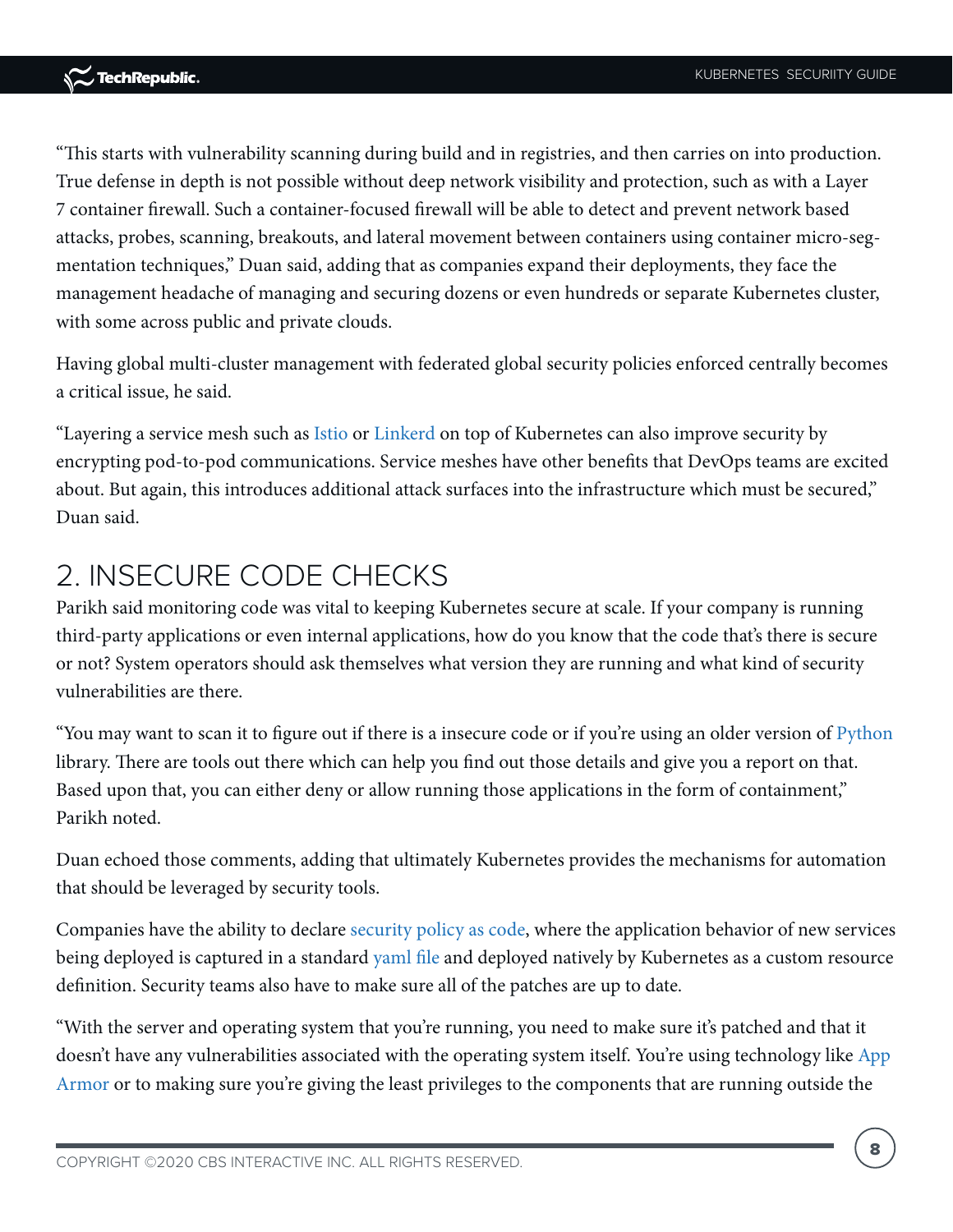Kubernetes as well as on the Kubernetes itself," Parikh said.

"You need to make sure that every component you install is patched and up to date."

### 3. CHECKING EXPOSED PORTS

Duan said it is critical to define all the integration points in the pipeline where security should be automated and then build a roadmap for complete security automation. Initially, a few steps may be automated, such as triggering vulnerability scans and alerting on suspicious network activity.

According to Parikh, security teams need to protect applications that can connect to the outside world using load balancers or ports that can be opened up on your Kubernetes cluster themselves. Teams need to check whether they are configured correctly and if they are exposing it through the right security grids.

This is especially key with API servers to the external world. Parikh said in the logs of Platform9's customers they have seen a lot of services trying to figure out if they are running PHP.

"Someone figured out that something was exposed to the internet by other companies and we saw in the logs some people trying to probe our servers to figure out if those ports were open because insecure ports were open. Kubernetes itself has an API server, and in the past we have seen exposed ports," Parikh said.

"Are you securing your host policies to make sure you have the correct firewall running? If you're running in a public cloud, make sure you're using the correct security group and allowing only the actual action you need to. Are you making sure your Kubernetes components have the right kind of authentication or authorization so that only some users are able to login?" Security concerns hampering adoption of containers and Kubernetes Security concerns hampering adoption of containers and Kubernetes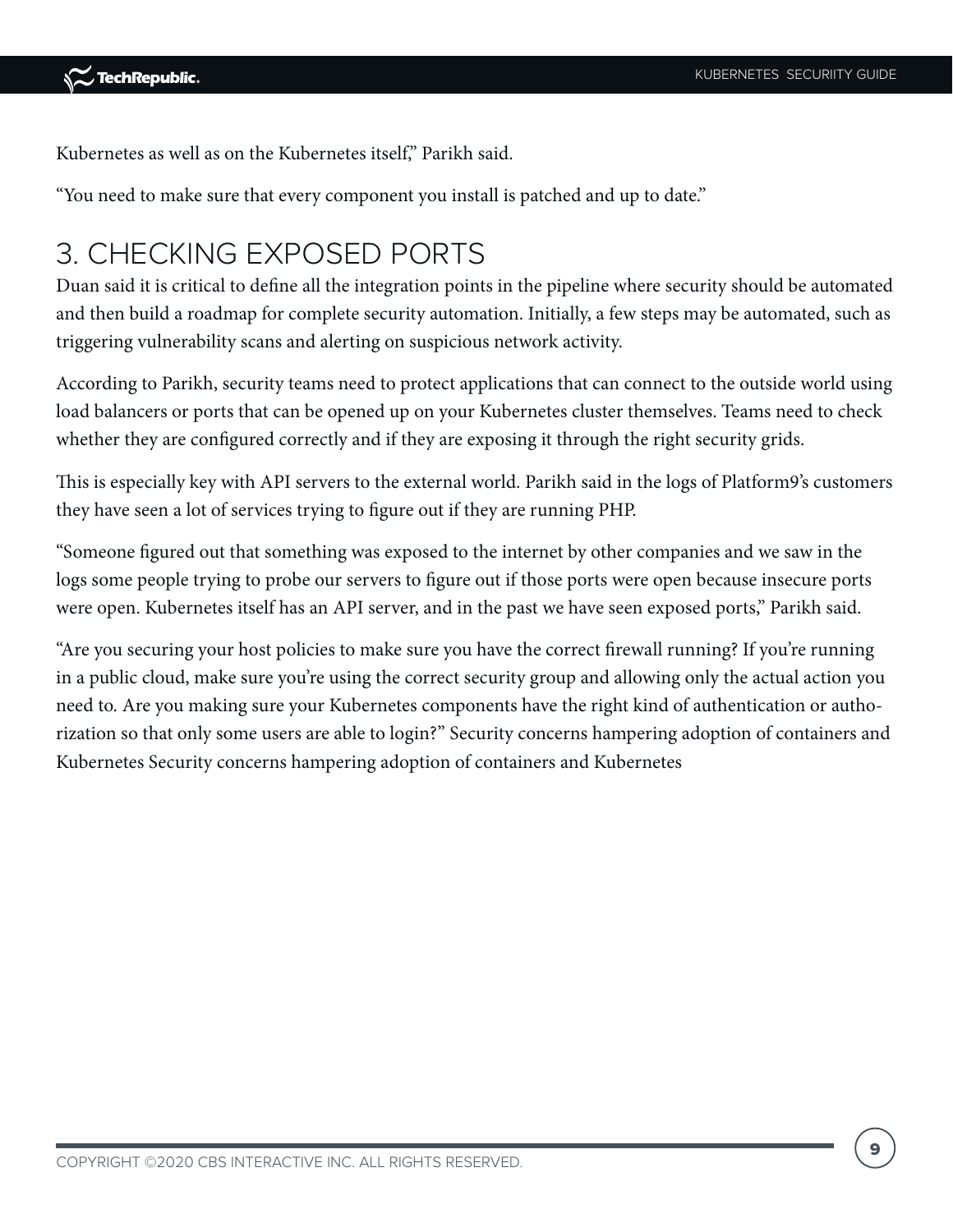# SECURITY CONCERNS HAMPERING ADOPTION OF CONTAINERS AND KUBERNETES

**According to a StackRox study, more than 90% of respondents have experienced a security incident in deployments in the last year.**

#### BY JONATHAN GREIG

Enterprises are having significant problems with security when it comes to Kubernetes and container deployments, according to a new survey from security company StackRox.

In the winter 2020 edition of its State of Container and Kubernetes Security Report, StackRox researchers found that 94% of respondents experienced a security incident in their Kubernetes and container environments during the last 12 months.

This very high number of security incidents led to about 44% of organiza-



tions delaying or outright halting application deployment into production.

Researchers spoke with more than 540 IT professionals, the majority of whom work for tech companies or organizations involved in financial services.

"Our survey data affirms what we hear anecdotally from customers, that security has become a high priority as customers seek to deploy containers and Kubernetes applications in production," said Kamal Shah, CEO of StackRox.

 "Organizations have executive buy in – the challenge is understanding the security and compliance requirements so that they can be addressed early in the application development life cycle and prevent delays to application deployment."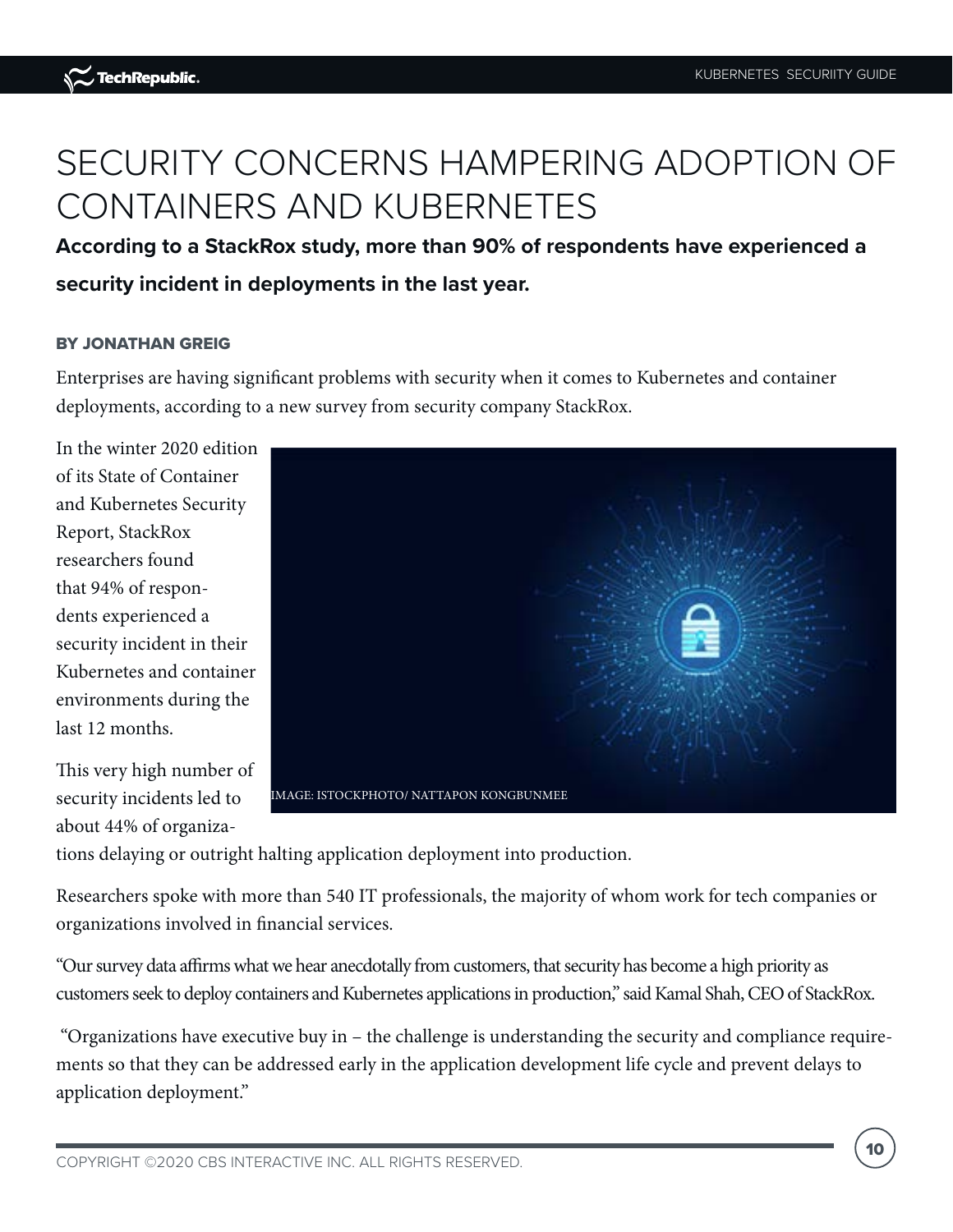Over the last five years, companies have been eager to incorporate containers, Kubernetes and microservices applications in an effort to promote enterprise IT innovation and boost digital transformation.

But nearly half of all respondents to the survey have had to delay an application rollout due to concerns about the security of containers or Kubernetes.

Of the 94% of respondents that acknowledged having security incidents, 69% said they experienced a misconfiguration incident and another 27% said they had a security incident during runtime. Nearly 25% reported having had a major vulnerability to remediate.

Exposures due to misconfigurations were considered the most pertinent security risk for their container and Kubernetes environments. More than 60% of respondents cited this as their main concern with another 27% telling StackRox researchers that vulnerabilities were also a big problem.

Misconfiguration incidents were particularly high because of how challenging it can be to find the kind of tech talent that can deal with the intricate knobs and dials in containers and Kubernetes.

Even seasoned developers have difficulties managing containers and Kubernetes, and many data breaches and exposures are caused by human error, the report said. More than 20% of enterprises experienced two or more types of security incidents.

"Companies understand they can't realize the advantages of containers and Kubernetes without getting security right. To see such a large percentage – 44% – acknowledge they've slowed or halted application deployment into production due to security concerns means these companies are not achieving the primary advantage – faster app delivery – of moving to containers," the report said.

"The findings in this survey of 541 respondents make clear that organizations are putting at risk the core benefit of faster application development and release by not ensuring their cloud-native assets are built, deployed, and running securely".

 "With the prevalence of misconfigurations across organizations, security must shift left to be embedded into DevOps workflows instead of 'bolted on' when the application is about to be deployed into production," the report said. "With nearly half of our respondents delaying going into production because of security concerns, clearly a lack of security is inhibiting business acceleration and innovation."

The study said that for the third time in a row, lackluster investment in security was the most common concern IT departments have about the strategy used for containers. Nearly 40% of respondents said inadequate investment was their main concern while another 14% said their organizations did not take threats to containers seriously. More than half of all respondents said security was their biggest source of concern.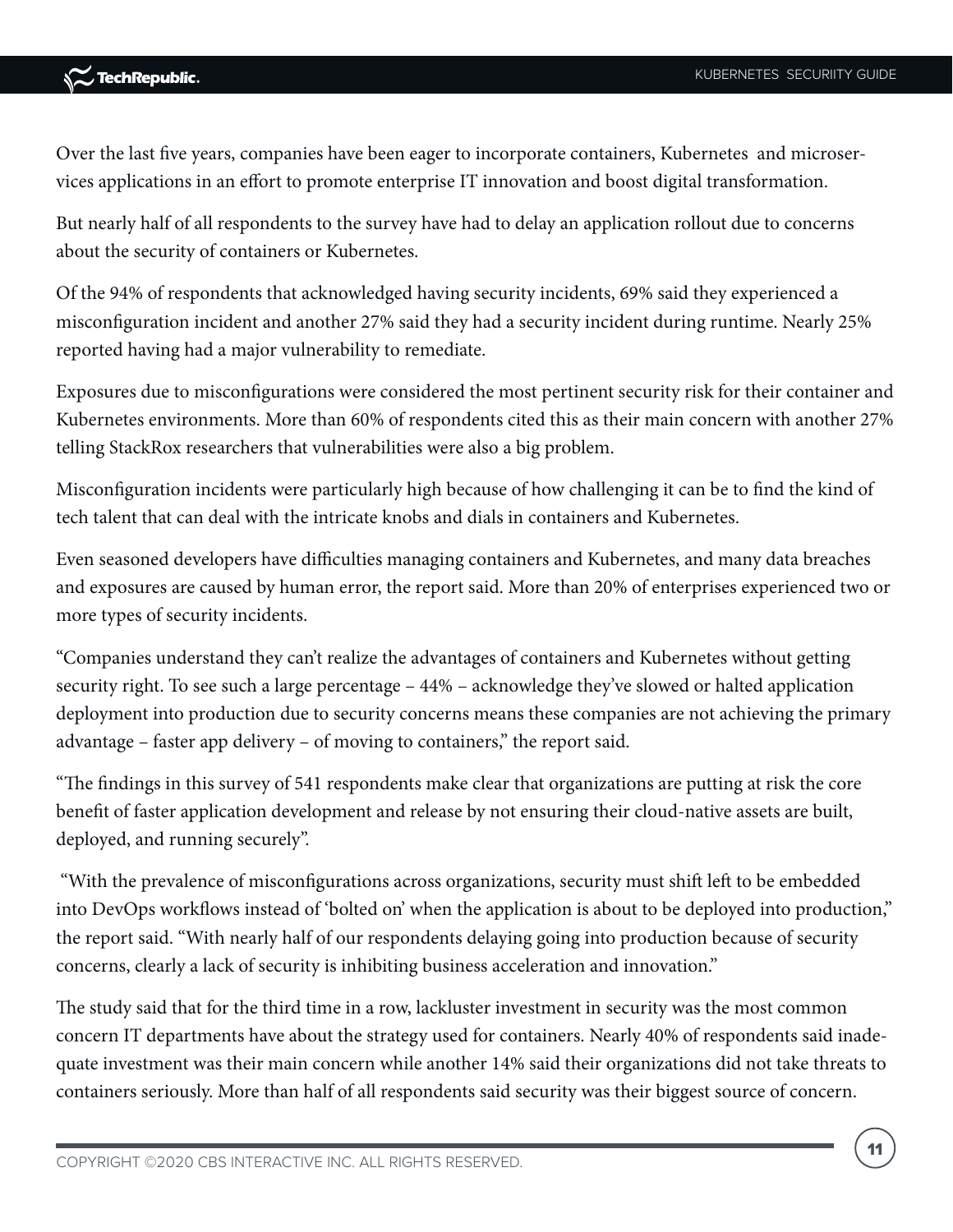In a sign that this problem was being addressed, StackRox researchers said there was a 35% drop in respondents saying their security strategy isn't detailed enough. According to the study, the number of respondents with an intermediate or advanced strategy grew to 48% from 41%.

The survey also found that the most popular architectural model for deploying containers was hybrid because 46% of respondents said they were running it both on premises and in the cloud. More than 50% of survey respondents said they ran their containers on a single cloud platform while 35% ran theirs on multiple public clouds.

### A RACE FOR THE TOP

The leading container providers are Amazon Web Services, Microsoft Azure and Google Cloud Platform. Amazon is far outpacing the competition, with 78% of respondents saying they use AWS and just 39% deploying Microsoft's. But the race between Microsoft and Google for second place is heating up.

"While Microsoft Azure remains in second place, Google Cloud Platform (GCP) has grown its third-place standing from 28% in spring 2019 to 35% today. That GCP rivals Azure so closely might not be surprising, since Google created Kubernetes before donating it to the Cloud Native Compute Foundation.

Also, Google Kubernetes Engine is one of the most feature-rich managed Kubernetes services in the market, especially in the area of cluster management – again, in large part due to Google's deep experience orchestrating containers at scale," the report said.

Kubernetes is also a dominating force in the market according to the survey's findings. Nearly 90% of respondents are using Kubernetes for container orchestration, but the skills shortage is hampering the ability of organizations to fully deploy the environments.

DevOps departments were cited as the main group put in charge of managing container security at 81%, with another 51% reporting that security teams were also seen as most responsible for keeping containers safe. But the report said security required coordination between security departments, DevOps teams as well as developers.

"One of the most consistent results we get on our own surveys of DevOps and cloud-native security technologies is how important security is for those environments," said Fernando Montenegro, principal analyst on the information security team at 451 Research.

"It is interesting to see how this observation fits well with the StackRox study, highlighting the need for both engineering and security professionals to properly deploy security controls and practices for containers and Kubernetes environments."